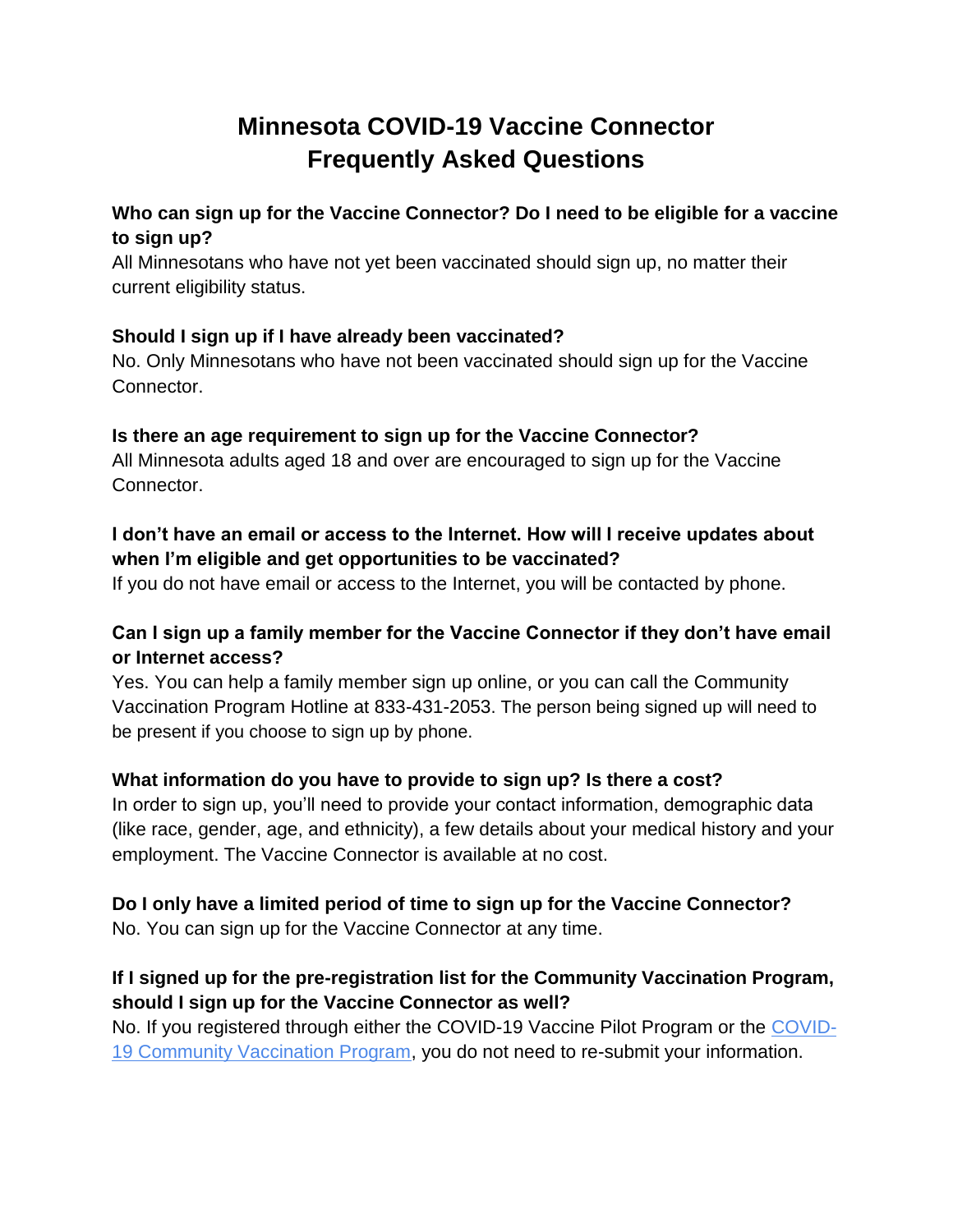**I'm an educator or child care provider and I was told I would hear from my employer about getting vaccinated. Should I sign up for the Vaccine Connector?** Yes. All Minnesotans who have not yet been vaccinated should sign up to ensure they stay updated on vaccination opportunities in their area when they become available including educators and child care providers.

If you already completed the Minnesota COVID-19 Vaccine – Education and Child Care survey, you do not need to complete the Vaccine Connector form or re-submit your information. Educators, school staff, and child care workers will continue to hear from their local public health agency, employer, state-sponsored community vaccination site, or state vaccination partner about when and where they can get vaccinated.

### **I'm a health care worker and still have not been vaccinated. Should I sign up for the Vaccine Connector?**

Yes. All Minnesotans who have not yet been vaccinated should sign up.

#### **If I sign up for the Vaccine Connector, am I required to get vaccinated through the options sent to me?**

No. If you are eligible to get vaccinated, you do not have to wait for information from the Vaccine Connector before you get your shot. If your health care provider or employer contacts you about making an appointment, or if you have another opportunity to get vaccinated, you can and should do that.

#### **What can I expect after I sign up for the Vaccine Connector? What will happen?**

You will receive an email confirmation that you have successfully signed up for the Vaccine Connector. As more vaccine becomes available, the Vaccine Connector will send you updates about your COVID-19 vaccine eligibility and opportunities to receive the COVID-19 vaccine in Minnesota.

#### **When should I expect to hear more about my vaccine eligibility?**

Minnesota is currently vaccinating health care personnel and long-term care residents, as well as adults 65 years of age and older and pre-kindergarten through grade 12 educators, school staff, and child care workers.

More information about who will be included in the next phases of vaccination will be available in the coming weeks. See [COVID-19 Vaccine Phases and Planning](https://www.health.state.mn.us/diseases/coronavirus/vaccine/plan.html#1a) and [Who's Getting Vaccinated](https://mn.gov/covid19/vaccine/whos-getting-vaccinated/index.jsp) for more details. As vaccine supply increases in the weeks and months ahead, you will be updated about your eligibility.

# **Now that I am signed up for the Vaccine Connector, am I eligible to be randomly selected for an appointment through the Community Vaccination Program?**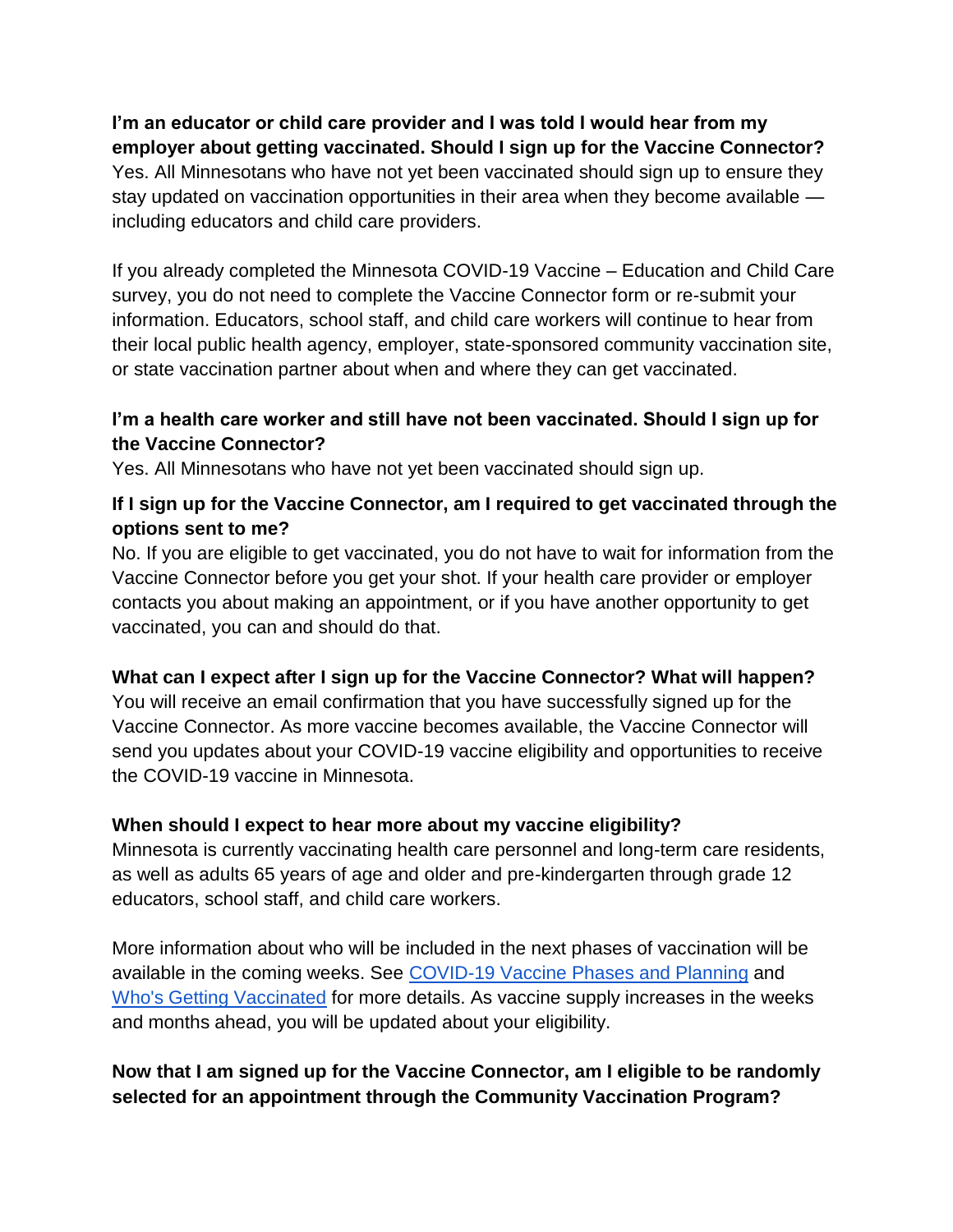If you are 65 or older, yes. Minnesotans age 65+ who sign up for the Vaccine Connector will be automatically included in the selection process for appointments at state-run community vaccination sites. Visit the [Community Vaccination Program](https://mn.gov/covid19/vaccine/find-vaccine/community-vaccination-program/index.jsp) page to learn more.

# **Will the Vaccine Connector schedule an appointment for me? Or should I continue to contact health care providers and pharmacies for vaccine availability?**

At this time, the Vaccine Connector cannot be used to schedule appointments directly with providers or pharmacies. You should continue to contact those providers to check for vaccine availability. Use the [Vaccine Locator](https://mn.gov/covid19/vaccine/find-vaccine/locations/index.jsp) map to find a vaccine provider near you.

# **When the Vaccine Connector notifies me that I am eligible to get a shot, how will I make an appointment?**

Details about how to make an appointment will vary depending on the category of eligibility and vaccine supply. Specific instructions for how to make an appointment will be included with your notification from the Vaccine Connector.

# **Should I still be contacting my private health care provider and local pharmacy to get a vaccine?**

Yes. If you are eligible under state guidelines to get a vaccine, you should continue contacting providers to check for vaccine availability. Use the [Vaccine Locator Map](https://mn.gov/covid19/vaccine/find-vaccine/locations/index.jsp) to find a vaccine provider near you.

# **Does signing up for the Vaccine Connector guarantee me an appointment?**

No. The Vaccine Connector will tell you when you're eligible, but appointments are not guaranteed. There continues to be a very limited supply of COVID-19 vaccine in Minnesota. We encourage Minnesotans to remain patient as more vaccine arrives in the weeks and months ahead.

# **Why are you asking about my job and medical history in the Vaccine Connector sign-up form?**

In some cases, an individual's job or medical history may determine their eligibility status in future phases of vaccine distribution. Answers to questions about your job and medical history may be used to inform you of COVID-19 vaccination updates or opportunities that are relevant to you, and to identify when you are eligible to get your vaccine.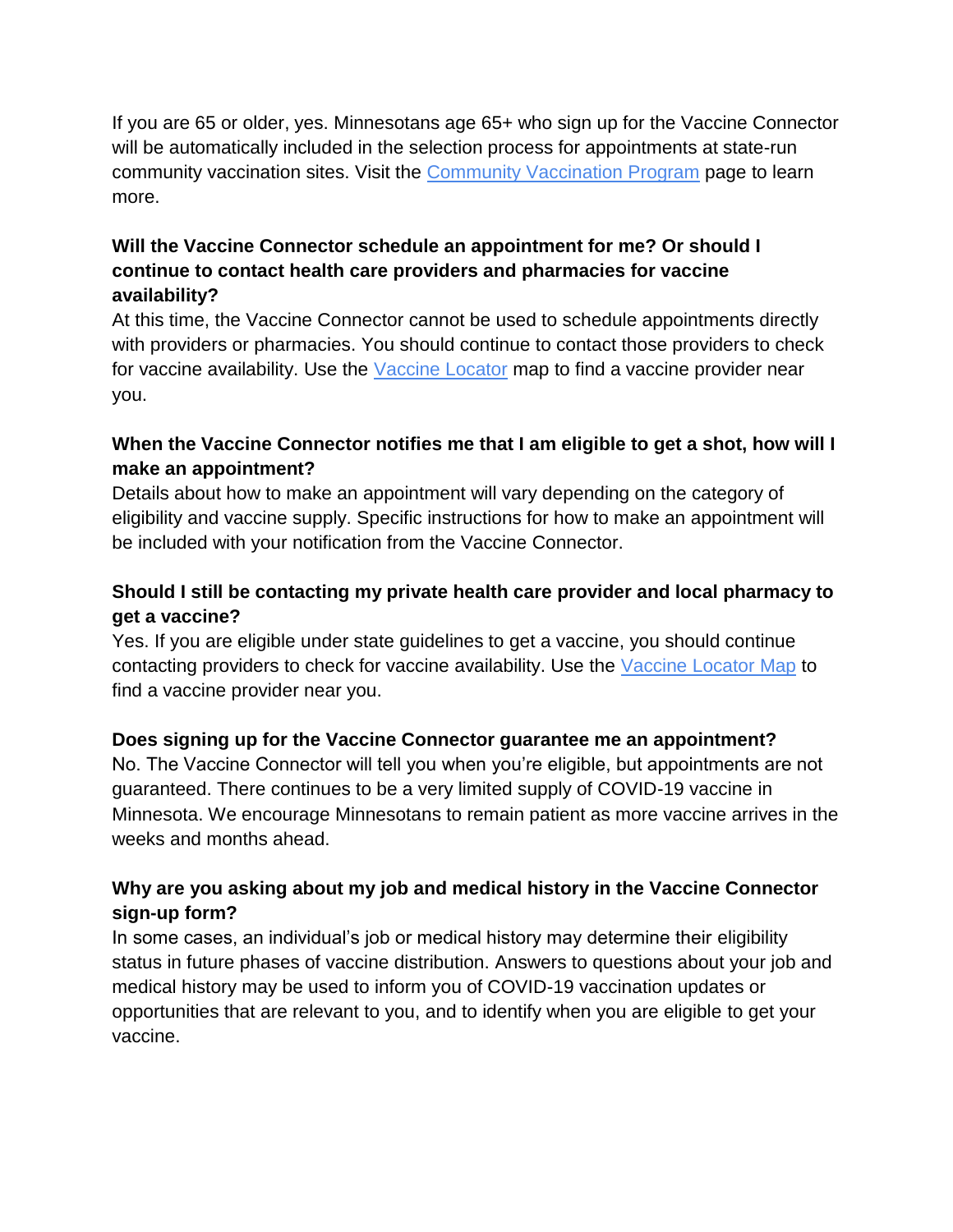#### **Why are you asking about my race, gender identity and sexual orientation in the Vaccine Connector sign-up form?**

The State of Minnesota is committed to the equitable distribution of safe and effective vaccines for protection against COVID-19. Questions about race, gender identity and sexual orientation will help us track and measure our goals for equity and fairness. These questions have the option to select "prefer not to answer" or "none of the above," and selecting these answers will not prevent you from signing up for the Vaccine Connector.

The information we are asking you to provide about yourself is private data under the Minnesota Government Data Practices Act, Minnesota Statutes, chapter 13. It will be used to notify you about COVID-19 vaccination updates or opportunities that are relevant to you.

#### **Who will have access to my data?**

The information you will provide is private data under the Minnesota Government Data Practices Act, Minnesota Statutes, chapter 13. State agencies involved in vaccine planning, scheduling, and administration will have access to your information only for those purposes. Others who may have access to your information are local public health agencies, health care providers, and other persons or entities involved in COVID-19 vaccine planning, scheduling, or administration, as well as persons or entities authorized by law. The federal government will never receive individually identifiable information from the Vaccine Connector.

#### **How do I know my data is secure?**

Data submitted through the Vaccine Connector portal is well protected by MNIT's core security protections and security monitoring program. The Vaccine Connector is part of MNIT's enterprise government cloud environment that provides secure and reliable services to citizens and state agencies every day. This environment is designed to meet the unique and evolving compliance and security requirements from the US government and meets FedRAMP high compliance requirements.

Future versions of the Vaccine Connector will also integrate with the Minnesota Immunization Information Connection (MIIC), a statewide immunization information system that stores electronic immunization records. MIIC is accessible only by authorized users. The data in MIIC are classified as private and protected by the Minnesota Immunization Data Sharing Law, Minnesota Statutes, Section 144.3351. Organizations participating in MIIC must sign a user agreement that outlines the privacy and security terms for authorized users. Visit [Data Privacy and MIIC Records](https://www.health.state.mn.us/people/immunize/miic/privacy/dataprivacy.html) to learn more.